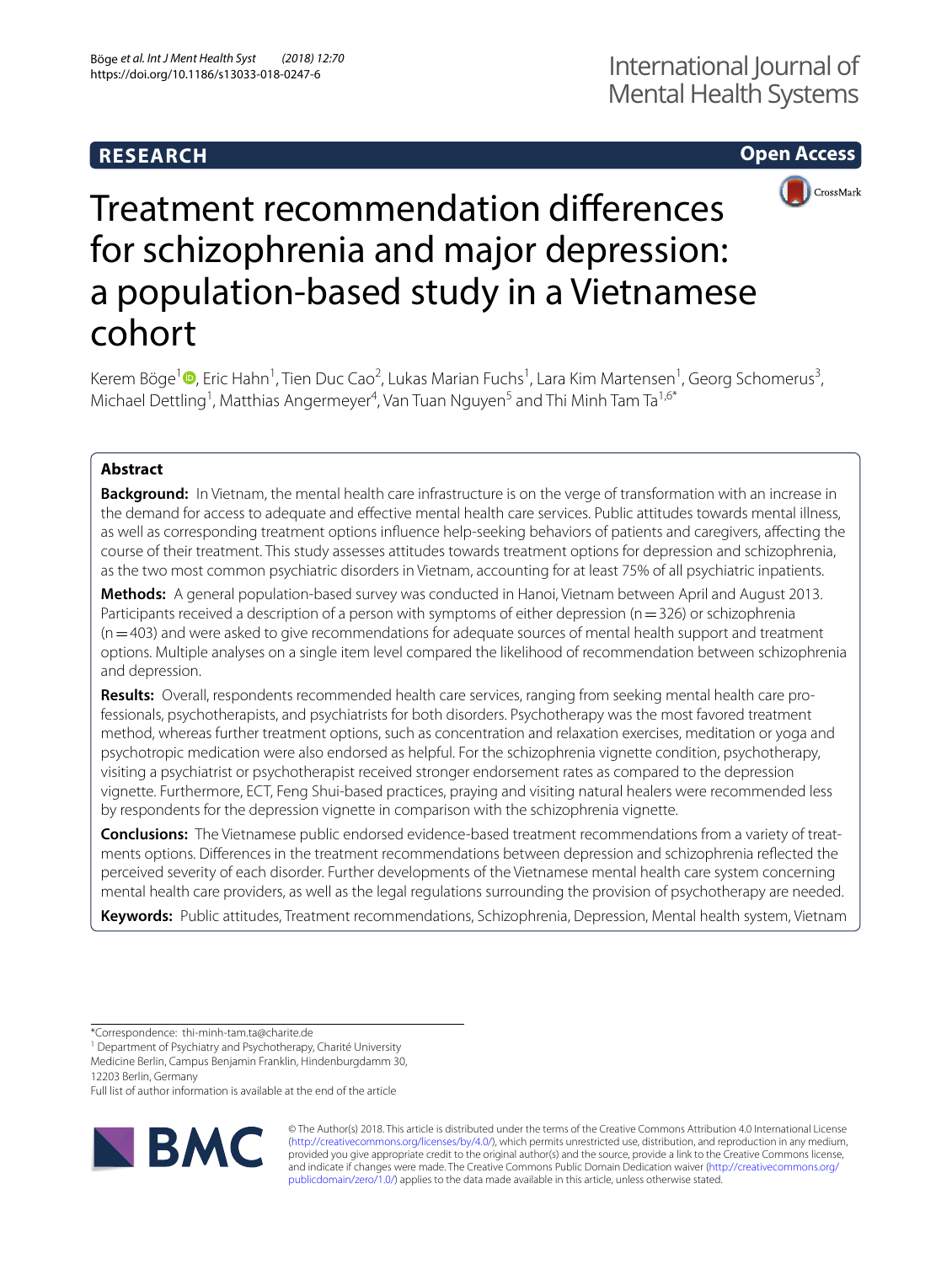## **Introduction**

Mental disorders are the most common cause of years lived with disability in the world [\[1](#page-9-0)]. In 2017, the WHO named depression 'the single largest contributor to global disability' [[2\]](#page-9-1). Estimates report that around 300 million people, or at least 4.4% of the world's population, sufer from depression  $[2]$  $[2]$  $[2]$ . The causal effects of depression and schizophrenia on disability, quality of life, and economic situation  $\begin{bmatrix} 1, 3 \end{bmatrix}$  $\begin{bmatrix} 1, 3 \end{bmatrix}$  $\begin{bmatrix} 1, 3 \end{bmatrix}$  and the need for timely and adequate treatment was emphasized by the World Health Organization [[2](#page-9-1)].

#### **The mental health treatment gap in Vietnam**

Research and policies concerning the treatment of mental illness focus on the lack of adequate provision of health care services as potential barriers to appropriate and efficient mental health care  $[4]$  $[4]$ . Globally, the WHO [[4\]](#page-9-3) counts merely 0.71 psychiatric treatment facilities per 100,000 population. This deficit in psychiatric facilities is particularly evident in low- and middle-income countries that however account for the majority of the global disability-adjusted life years due to mental illness. Accordingly, appropriate mental health care resources are especially warranted in those countries [[5\]](#page-9-4). According to the World Bank [[6\]](#page-9-5), on the one hand, Vietnam progresses towards reaching upper-middle-income status. On the other hand, the Vietnamese mental healthcare system did not develop on par with the economic progress. In 1999, national strategies to improve mental health care in Vietnam have been implemented, especially in recent years' promotion of mental health care has received public attention. Strategies developed with the WHO, the National Institute of Mental Health (NIMH) and HMU seek to comprehensively modernize the mental health care and education system, as well as to internationalize the current WHO guidelines under the WHO Mental Health Gap Action Plan (mhGAP, 2013–2020). However, persistent insufficient funding still results in reduced treatment utilisation and a signifcant treatment gap [\[3](#page-9-2), [6,](#page-9-5) [7\]](#page-9-6), despite high public mental health demands [[8\]](#page-9-7). Considering that estimates only count 0.63 psychiatrists, 0.1 psychologists, and 6.8 psychiatric hospital beds per 100,000 population, located in 39 mental hospitals, as well as 19 psychiatric units in general hospitals, the treatment services gap, calls for further mental health system reforms [\[9,](#page-9-8) [10](#page-9-9)]. In Vietnam, 14.9% of the population are estimated to sufer from at least one of the ten most common mental disorders, leaving 12 million people in need of mental health care  $[11]$ . The most prevalent disorders according to those official numbers were alcohol abuse (5.3%), followed by depression (2.8%) and anxiety (2.6%) with schizophrenia ranking seventh  $(0.5%)$  [\[11](#page-9-10)]. Among patients treated in psychiatric hospitals in Vietnam, the three most common disorders are schizophrenia (60%), mood disorders (15%) and neurotic disorders (15%) [\[12](#page-9-11)]. Since mental health service capacity is infuenced by sociocultural barriers related to stigmatisation [\[9](#page-9-8), [13](#page-9-12)], developing and evaluating culturally appropriate evidence-based treatments [[14,](#page-9-13) [15](#page-9-14)] remains a challenge for mental health research.

## **Help‑seeking behaviour and cultural perceptions of mental illness in Vietnam**

Public attitudes and explanatory models play a role not only in understanding and conceptualizing mental health, [[16,](#page-9-15) [17\]](#page-9-16) but also in determining which treatment option is chosen in the help-seeking process, the availability of services and mental health literacy [\[18,](#page-9-17) [19](#page-9-18)].

In Vietnam, healthcare is delivered at four levels (province, central, commune and province) by either primary care or community-based services [\[20](#page-9-19)]. Studies conducted in Vietnam [[21–](#page-9-20)[23\]](#page-9-21) illustrate a strong preference for community-based services, which cover around two-thirds of the population need. The community-based mental health program (CMH) in Vietnam includes a free access to a number of essential psychotropic medicines for prioritized mental disorders such as schizophrenia, depression and epilepsy [\[11](#page-9-10)], as well as monthly consultation with the medical staf in the community health stations. Financial and social support are also ofered to patients with severe mental disorders and their caregivers. Moreover, the psychiatric private doctors' offices cover the community-based services in the urban areas. Even though, the CMH is considered as a national health target, only schizophrenia and epilepsy are discussed shortly within the national report, disregarding depression and thus displaying current priorities [[7\]](#page-9-6). In addition to that, Van der Ham et al. [\[22](#page-9-22)] conclude that within the Vietnamese population, treatment options besides family care and community-based approaches are often not considered. They attributed this to a lack of mental health literacy and biased perceptions towards mental health care options. In this regard, the notion of public stigma plays a central role. Public stigma refers to negative attitudes towards persons with mental illness that shape beliefs about recommended treatment options [\[24](#page-9-23)[–26](#page-9-24)]. In Vietnam, stigma towards mental illness is shaped by multiple factors, such as gender [[27\]](#page-9-25), religiosity [\[27](#page-9-25), [28](#page-9-26)] or urbanity  $[29, 30]$  $[29, 30]$  $[29, 30]$  $[29, 30]$  $[29, 30]$ . Research within Vietnam  $[11, 31]$  $[11, 31]$  $[11, 31]$  $[11, 31]$  shows high rates of experienced discrimination towards patients diagnosed with schizophrenia, drawing similarity to comparable Asian cohorts such as from China [[32\]](#page-9-30) and Western countries [\[33](#page-9-31)].

In particular, discrimination has a negative impact on the help-seeking behavior of patients, families and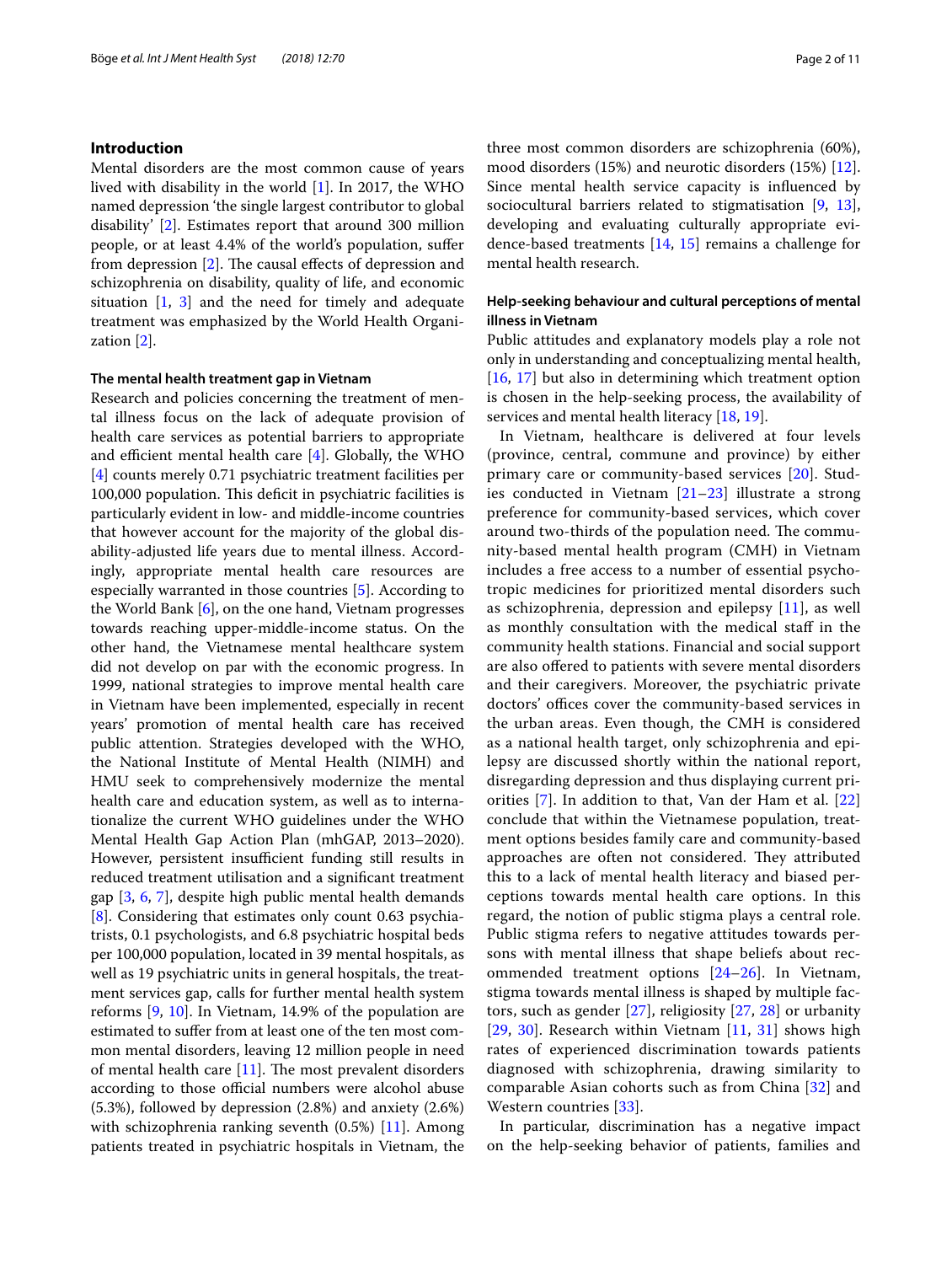caregivers. Moreover, severe psychiatric disorders such as schizophrenia are still often perceived as dangerous and incurable madness [\[11](#page-9-10)]. Another related type of stigma concerns the public perception of healthcare professionals, and psychiatric institutions, which in turn infuences treatment recommendations and the perception of patients with mental illness [[27,](#page-9-25) [34](#page-9-32), [35](#page-9-33)].

With schizophrenia and depression being among the two most commonly treated disorders in Vietnamese hospitals [[12](#page-9-11)], this study aimed to understand public perceptions and attitudes of adequate treatment options to those prominent disorders. Previous research [[36](#page-9-34)] assessed treatment recommendations towards schizophrenia, depression and alcohol dependence of lay people in Germany, with particular attention paid to the explicit diferentiation of the illness symptoms and expressions. Recent research reported that public stereotypes and stigma towards mental health might change over time [\[37](#page-10-0)] and may be reduced through tailored educational eforts [\[38\]](#page-10-1). Since public stigmatization in the context of mental health care is associated with the helpseeking behaviour, this study aims as the frst—to our knowledge—to explore public understanding concerning evidence-based treatments for two of most commonly treated mental illnesses in Vietnam, namely schizophrenia and depression [\[12](#page-9-11)]. Varying views, either traditional or modern, as well as a lack of knowledge have been mentioned as key factors infuencing the help-seeking process and mental health perception in Vietnam [[22\]](#page-9-22). However, even though schizophrenia remains highly present and inextricably associated with the concept of psychiatry in Vietnam, an understanding of depression as a mental disease gains prominence  $[22]$  $[22]$ . In addition to that, there remains an assumption that traditional psychiatric treatment will be prescribed for schizophrenia, while lowthreshold interventions might be selected for depression, ultimately displaying the diferences in explanatory models of the two diseases and their adjunct causal beliefs [[22\]](#page-9-22). Furthermore, this study intends to provide an understanding of possible sociocultural barriers to treatment and public mental health literacy in general.

## **Methods**

## **Study participants**

The study was conducted between April and August 2013 in Hanoi, an area that is occupied by more than 7,000,000 inhabitants, living in 29 districts (11 urban districts, 18 rural districts) [[39\]](#page-10-2). Participants were recruited through a large personal network of the staff and medical students of the psychiatric department of the Hospital 103, Military Academy of Medicine. Furthermore, the study was approved by the ethics committee of Department of Psychiatry and Psychological Medicine, Hospital 103, Military Academy of Medicine, Hanoi, Vietnam. Only one person per contacted household was allowed to participate and no fnancial compensation was given. All subjects received written information about the research and its purposes and had to give their signed consent. All returned questionnaires were controlled for systematic errors by the staf of Hospital 103 as well as the second and last author (EH and TT). In total, more than 1000 questionnaires were distributed equally attached with either a vignette illustrating symptoms of schizophrenia or depression. After carefully examining returned questionnaires by respondents for errors and missing data, a total number of 729 respondents, with 403 for schizophrenia and 326 for depression, remained and were considered for the analysis. According to the quota sampling approach the present sample (729) and each vignette subgroup ( $S=403$ ,  $D=326$ ) were representative and further showed statistically no signifcant diferences between conditions for gender, age, urbanity, household size and unemployment rate (see Table  $1$ ), following the Hanoi Census (2009) and the more recent micro-census (2013) which corresponds to the timeframe of sampling.

#### **Questionnaires**

Every participant randomly received an unlabelled vignette depicting a person with ICD-10 symptoms of either schizophrenia or major depression. These vignettes have been used and reaffirmed in several studies before [[36,](#page-9-34) [42](#page-10-3)]. After reading the vignette scenario, respondents were given identical questionnaires asking for their treatment recommendations for the depicted person. Respondents were asked frst, which treatment measure they would recommend to the illustrated person and second, to indicate which person or institution they advise for seeking help. For both parts, several choices were given, and the respondents had to indicate their level of agreement with each option on a fve-point Likert scale with anchor points at (1) 'I would strongly advise it' to (5) 'I would strongly advise against it'. Therewith, lower mean scores illustrate stronger recommendation rates. Possible items for treatment measures possibilities consisted of commonly endorsed interventions such as psychotherapy, natural medicine, concentration and relaxation exercises, psychopharmacology, meditation and yoga, ECT (electroconvulsive therapy), and the cultural adapted measure for Vietnamese context such as bringing life in balance with Feng Shui rules and praying in a pagoda or any other place of worship. In detail, options for personal and institutional help-seeking were: participation in self-help groups, a general practitioner, a rehabilitation facility, a psychotherapist, the health authority or regional health department, a priest, a psychiatrist, a natural health healer, a person of trust, doing something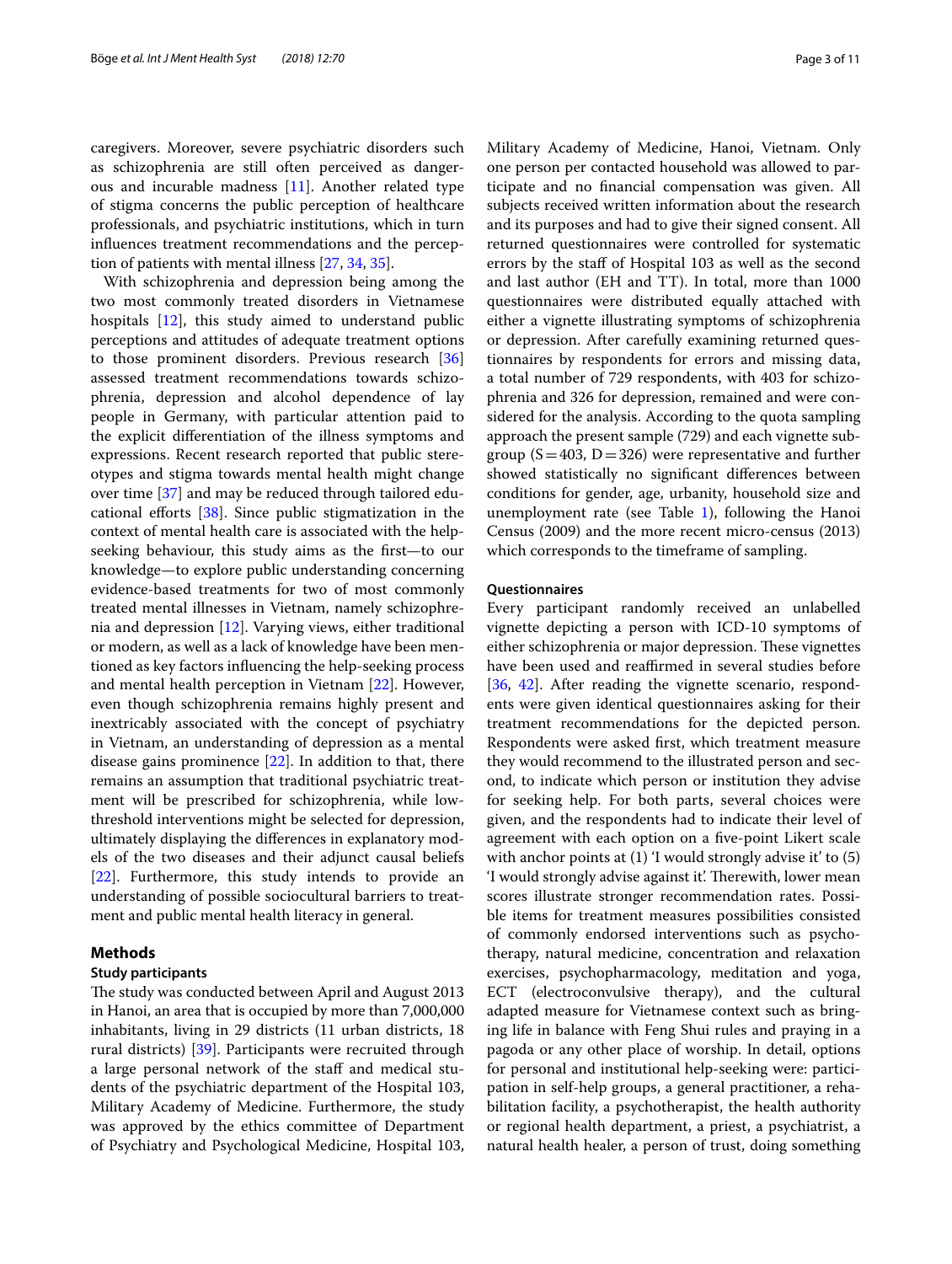| Page 4 of 11 |  |  |
|--------------|--|--|
|              |  |  |

| Sociodemographic data              | <b>Total population of Hanoi</b><br>$(n=6,936,900)$ | Total survey sample<br>$(n=729)$ | Survey sample schizophrenia<br>$(n=403)$ | Survey sample<br>depression<br>$(n=326)$ |
|------------------------------------|-----------------------------------------------------|----------------------------------|------------------------------------------|------------------------------------------|
| Gender (%) <sup>a</sup>            |                                                     |                                  |                                          |                                          |
| Male                               | 49.8                                                | 49.5                             | 49.4                                     | 49.7*                                    |
| Female                             | 50.2                                                | 50.5                             | 50.6                                     | $50.3*$                                  |
| Urbanity (%) <sup>a</sup>          |                                                     |                                  |                                          |                                          |
| Urban                              | 42.5                                                | 47.9                             | 49.9                                     | 45.4                                     |
| Rural                              | 57.5                                                | 52.1                             | 50.1                                     | 54.6                                     |
| Age, years (%) <sup>b</sup>        |                                                     |                                  |                                          |                                          |
| $15 - 19$                          | 14.9                                                | 15.5                             | $15.4^e$                                 | $15.6*$                                  |
| $20 - 24$                          | 14.0                                                | 14.5                             | 15.1                                     | $13.8*$                                  |
| $25 - 29$                          | 13.0                                                | 14.4                             | 13.6                                     | $15.3*$                                  |
| $30 - 34$                          | 11.4                                                | 12.6                             | 12.9                                     | $12.3*$                                  |
| $35 - 39$                          | 11.1                                                | 11.7                             | 12.9                                     | $10.1*$                                  |
| $40 - 44$                          | 10.2                                                | 12.2                             | 12.2                                     | $12.3*$                                  |
| $45 - 49$                          | 9.2                                                 | 8.5                              | 7.9                                      | $9.2*$                                   |
| $50 - 54$                          | 7.7                                                 | 7.0                              | 7.7                                      | $6.1*$                                   |
| $55 - 59$                          | 5.2                                                 | 2.2                              | 1.5                                      | $3.1*$                                   |
| $60 - 64$                          | 3.3                                                 | 1.4                              | 0.7                                      | $2.1*$                                   |
| Household size (%) <sup>b</sup>    |                                                     |                                  |                                          |                                          |
| $\mathbf{1}$                       | 9.1                                                 | 7.7                              | 6.9                                      | $8.6*$                                   |
| $2 - 4$                            | 70.2                                                | 61                               | 60.8                                     | $61.3*$                                  |
| $5 - 6$                            | 18.7                                                | 25.4                             | 26.8                                     | $23.6*$                                  |
| $7+$                               | $2.0\,$                                             | 5.9                              | 5.5                                      | $6.4*$                                   |
| Unemployment rate (%) <sup>c</sup> |                                                     |                                  |                                          |                                          |
| Total                              | 2.5                                                 | 2.5                              | 2.7                                      | 2.1                                      |
| Urban                              | 5.1                                                 | 2.6                              | 2.0                                      | 3.4                                      |
| Rural                              | 1.6                                                 | 2.4                              | 3.5                                      | 1.1                                      |
| School education (%) <sup>d</sup>  |                                                     |                                  |                                          |                                          |
| Lower secondary school             | 33.3                                                | 22.2                             | 22.3                                     | $22.1*$                                  |
| Upper secondary school             | 66.7                                                | 77.8                             | 77.7                                     | 77.9*                                    |

## <span id="page-3-0"></span>**Table 1 Socio-demographic characteristics of survey sample in percent in comparison to the total population of Vietnam and Hanoi municipality according to the census of 2013/2009**

\* Chi squared test: not signifcant diferences between both vignettes for gender, age, school education and household size

<sup>a</sup> Data from micro-census 2013 [\[39\]](#page-10-2)

<sup>b</sup> Data from full census 2009 [\[39\]](#page-10-2)

 $c$  Report on Labour force survey 2013 [[40\]](#page-10-4)

 $d$  Education for All 2015 National Review Report: Viet Nam [\[41\]](#page-10-5)

<sup>e</sup> Only person≥16 years were allowed to complete the questionnaire

by oneself, the internet, getting in contact with ancestors via a medium or consult a Feng Shui master, which are common in the Vietnamese context.

## **Translation procedure**

Both vignettes, as well as the questionnaire, were translated and adapted from German to Vietnamese by the last author who is a native speaker of Vietnamese and possesses German at the academic level. This first translation was back translated into German and has been further revised by an independent translator for both Vietnamese and German. The questionnaire was examined and edited by Vietnamese psychiatrists at the Hospital 103, Hanoi, to ensure that the questionnaire matches the local dialect of Hanoi and to adapt culture-specifc help-seeking behaviours within the Vietnamese context.

## **Statistical analysis**

Descriptive statistics were used to analyze the number of times each treatment option was recommended.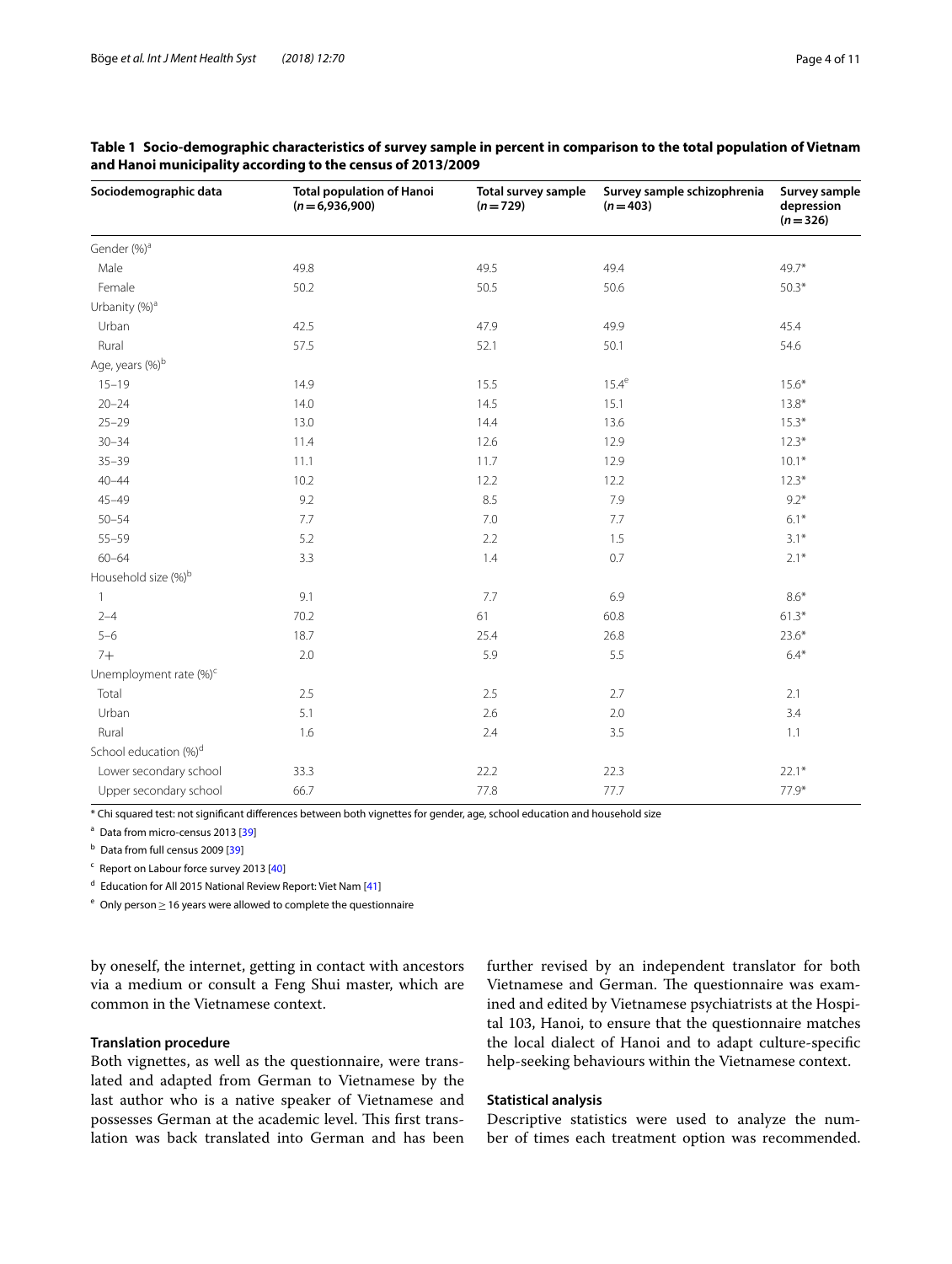Additionally, Chi-squared tests were applied to control for possible demographic diferences regarding gender, age and school education between both subsamples. These analyses were separately calculated for each vignette (depression and schizophrenia). Diferences in the likelihood of recommendations between both vignettes were analyzed with independent sample t-tests performed on a single item level. A hierarchy of treatment recommendations was determined by estimated means.

## **Results**

Table [2](#page-4-0) displays the frequencies of each category in percentage, mean values and possible mean diferences using independent t-tests and 95% confdence intervals for all nine treatment measures. Mean values of all items yielded the same hierarchy of treatment measures recommendations for both conditions. Interestingly, the four most prominent treatment recommendations were similar for both vignettes, namely: psychotherapy, concentration or relaxation exercises, meditation or Yoga and psychotropic medication. The same five treatment measures, natural medicine, ECT, acupuncture, Feng Shui and praying were unfavored for both vignettes. Psychotherapy displayed signifcantly higher rates of treatment recommendations for patients with schizophrenia in comparison to patients with depression. For the schizophrenia vignette, respondents more strongly recommended and less often discouraged the use of ECT, Feng Shui and praying compared to the depression vignette. For fve

<span id="page-4-0"></span>**Table 2 Frequencies of treatment recommendation in percentage with means and mean diference with 95% confdence intervals and level of signifcance for each vignette and treatment measure**

| Vignette                                  | <b>Response category</b> | Schizophrenia    |                   | Depression        |                   | Mean differences with Cl's   | T-test   |
|-------------------------------------------|--------------------------|------------------|-------------------|-------------------|-------------------|------------------------------|----------|
| <b>Treatment measures</b>                 |                          | $%$ <sup>a</sup> | Mean <sup>a</sup> | $\%$ <sub>b</sub> | Mean <sup>b</sup> |                              |          |
| Psychotherapy                             | Recommend                | 92.0             | 1.60              | 79.4              | 1.91              | $-0.308(-0.421,-0.196)$      | p < .001 |
|                                           | Undecided                | 7.3              |                   | 15.3              |                   |                              |          |
|                                           | Unfavorable              | 0.8              |                   | 5.3               |                   |                              |          |
| Concentration and relaxation<br>exercises | Recommend                | 67.7             | 2.24              | 68.7              | 2.26              | $-0.018 (-0.163; 0.127)$     | n. s.    |
|                                           | Undecided                | 21.7             |                   | 19.1              |                   |                              |          |
|                                           | Unfavorable              | 10.6             |                   | 12.2              |                   |                              |          |
| Meditation or Yoga                        | Recommend                | 61.0             | 2.42              | 60.0              | 2.40              | $0.024 (-0.126; 0.174)$      | n. s.    |
|                                           | Undecided                | 25.9             |                   | 27.9              |                   |                              |          |
|                                           | Unfavorable              | 13.1             |                   | 12.1              |                   |                              |          |
| Psychotropic medication                   | Recommend                | 60.3             | 2.46              | 56.9              | 2.55              | $-0.089$ ( $-0.264$ ; 0.086) | n. s.    |
|                                           | Undecided                | 20.4             |                   | 20.7              |                   |                              |          |
|                                           | Unfavorable              | 19.3             |                   | 22.4              |                   |                              |          |
| Natural medicine                          | Recommend                | 17.6             | 3.36              | 18.4              | 3.41              | $-0.049(-0.209; 0.111)$      | n. s.    |
|                                           | Undecided                | 44.7             |                   | 41.0              |                   |                              |          |
|                                           | Unfavorable              | 37.7             |                   | 40.6              |                   |                              |          |
| ECT                                       | Recommend                | 27.7             | 3.40              | 18.8              | 3.67              | $-0.273(-0.489; -0.058)$     | p < .05  |
|                                           | Undecided                | 24.5             |                   | 23.9              |                   |                              |          |
|                                           | Unfavorable              | 47.9             |                   | 57.3              |                   |                              |          |
| Acupuncture                               | Recommend                | 15.9             | 3.50              | 16.8              | 3.53              | $-0.036(-0.199; 0.127)$      | n. s.    |
|                                           | Undecided                | 40.3             |                   | 35.7              |                   |                              |          |
|                                           | Unfavorable              | 43.8             |                   | 47.5              |                   |                              |          |
| Feng Shui                                 | Recommend                | 13.0             | 3.81              | 11.5              | 4.04              | $-0.232(-0.406; -0.057)$     | p < .01  |
|                                           | Undecided                | 28.4             |                   | 29.4              |                   |                              |          |
|                                           | Unfavorable              | 58.6             |                   | 69.1              |                   |                              |          |
| Praying                                   | Recommend                | 13.8             |                   | 7.1               | 4.18              | $-0.333(-0.501,-0.165)$      | p < .001 |
|                                           | Undecided                | 26.1             | 3.85              | 23.9              |                   |                              |          |
|                                           | Unfavorable              | 60.1             |                   | 69.0              |                   |                              |          |

Means defined by a 5-point Likert scale with anchor points from  $1 =$  strongly recommend to 5 = never recommend

<sup>a</sup> Vignette schizophrenia

**b** Vignette depression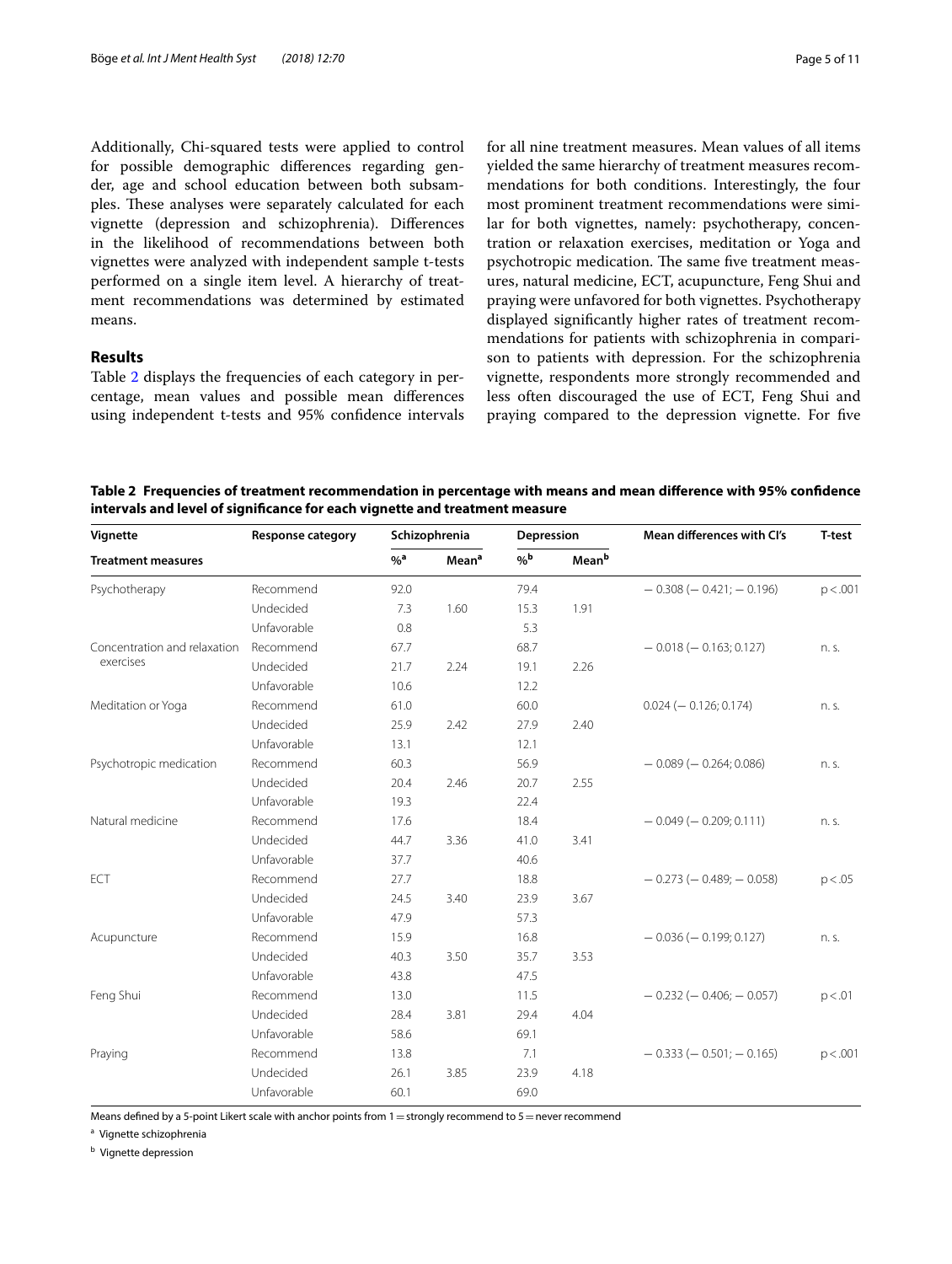of the nine items, such as concentration and relaxation exercises, meditation or yoga, psychotropic medication, natural medicine, and acupuncture, there were no signifcant diferences in treatment recommendations between both vignettes.

Table [3](#page-6-0) displays the frequencies of each category in percentage, mean values and possible mean diferences using independent t-tests and 95% confdence intervals for all personal and institutional help-seeking options. For the schizophrenia vignette, psychiatrists were the most frequently recommended personal and institutional treatment option, followed by psychotherapists, general practitioner, a person of trust, rehabilitation facility, health authority, and self-help group. For the depression vignette, both a person of trust and a psychotherapist were endorsed most frequently by around 80% of respondents, followed by psychiatrists, general practitioners, rehabilitation facility and strengthening selfreliance. Psychiatrists and psychotherapists were more often endorsed by respondents who had read the schizophrenia vignette compared to the depression vignette. In contrast, a person of trust and doing something by oneself were more often recommended for the depression vignette. For patients with schizophrenia, seeking natural health healer was dissuaded less often compared with the vignette condition depicting depression. In contrast, for patients with depression seeking help via the Internet was less dissuaded compared with patients with schizophrenia.

## **Discussion**

This is the first study to investigate public attitudes and perceptions of treatment recommendations for depression and schizophrenia in Vietnam. Understanding treatment recommendations, as well as response behavior in the context of its sociocultural environment could lead to a deeper understanding of public awareness and causal beliefs of mental health disorders and perceived demands for mental health care provision. Numerous studies highlighted the infuence of people's help-seeking behavior [[26,](#page-9-24) [43](#page-10-6)] and associated stigma [[44\]](#page-10-7) on the course of mental illness.

Remarkably, for both disorders, the same top fve recommendations for healthcare providers (psychiatrist, psychotherapist, general practitioner, a person of trust, and rehabilitation facility) received predominately positive recommendations. Moreover, the same five options (internet, natural health healer, priest, Feng Shui master, contact ancestor via a medium) were overall marginally recommended for both conditions. Psychiatrists were among the four most preferred choices for both disorders which are in line with recent research constituting public trust and preferences towards psychiatrists in Vietnam [[27\]](#page-9-25). Interestingly, in Vietnam, the most favored healthcare provider, psychotherapists, received equally high recommendation rates compared to a recent meta-analysis in diferent Western as well as Eastern societies [[37](#page-10-0)] which reported that 76% recommended psychotherapy for depression and 85% for schizophrenia. This advanced public understanding of adequate psychiatric-psychological treatment, however stands in contrast to the lack of mental health care facilities and integrated psychotherapeutic options in Vietnam. Despite pilot efforts of a study programme of clinical psychology and psychotherapy [[45,](#page-10-8) [46](#page-10-9)], there is a need for a structured psychotherapy curriculum in Vietnam. This need becomes especially evident when considering that psychotherapy receives the highest recommendation rates of 92% for schizophrenia and 79.4% for depression. However, national guidelines for health insurance have not yet defned psychotherapy, and therefore, health insurances do not cover its cost [[47](#page-10-10)]. Henceforth, the image of a psychotherapist as a person of reference, trust as well as openness and nurturing care and mindful listener seems anchored in society even though its availability and accessibility are lacking [[37](#page-10-0)]. In a next step, an emic public understanding of what psychotherapy defnes may be studied with qualitative methods.

Meanwhile, the absence of sensitive sociocultural research on psychotherapeutic interventions in Vietnam remains challenging [[14](#page-9-13), [15\]](#page-9-14), even though the results indicate that the Vietnamese public primarily endorse professional help. Within the psychiatric outpatient clinic specialized on Vietnamese migrants in Germany at the Charité-Universitätsmedizin further enhanced approaches of informed cultural psychotherapy for Vietnamese patients are in development. Considering the focus on the socio-cultural dimensions of emotion, afect and relationality, such group therapy options show promising results and may be implemented in future studies in Vietnam [[31](#page-9-29)]. Nevertheless, the fact that the four most recommended providers for both vignettes, such as psychiatrist, psychotherapist, a person of trust and a general practitioner, are well-validated interventions in the mental health care system  $[48-50]$  $[48-50]$  $[48-50]$ , suggests a public understanding concerning the complex nature of both mental disorders, schizophrenia and depression. It further indicates an informed mental health literacy of Vietnamese respondents in our sample, manifested in a general trust in a medical approach and psychiatric treatment options, despite its ubiquitous and challenging treatment gap. Additionally, in the context of Vietnam where specialist resources are scare, an approach to tackle the lack of adequate mental health care might be to train general practitioner with basic psychiatric and psychotherapeutic knowledge as a short-time approach while reinforcing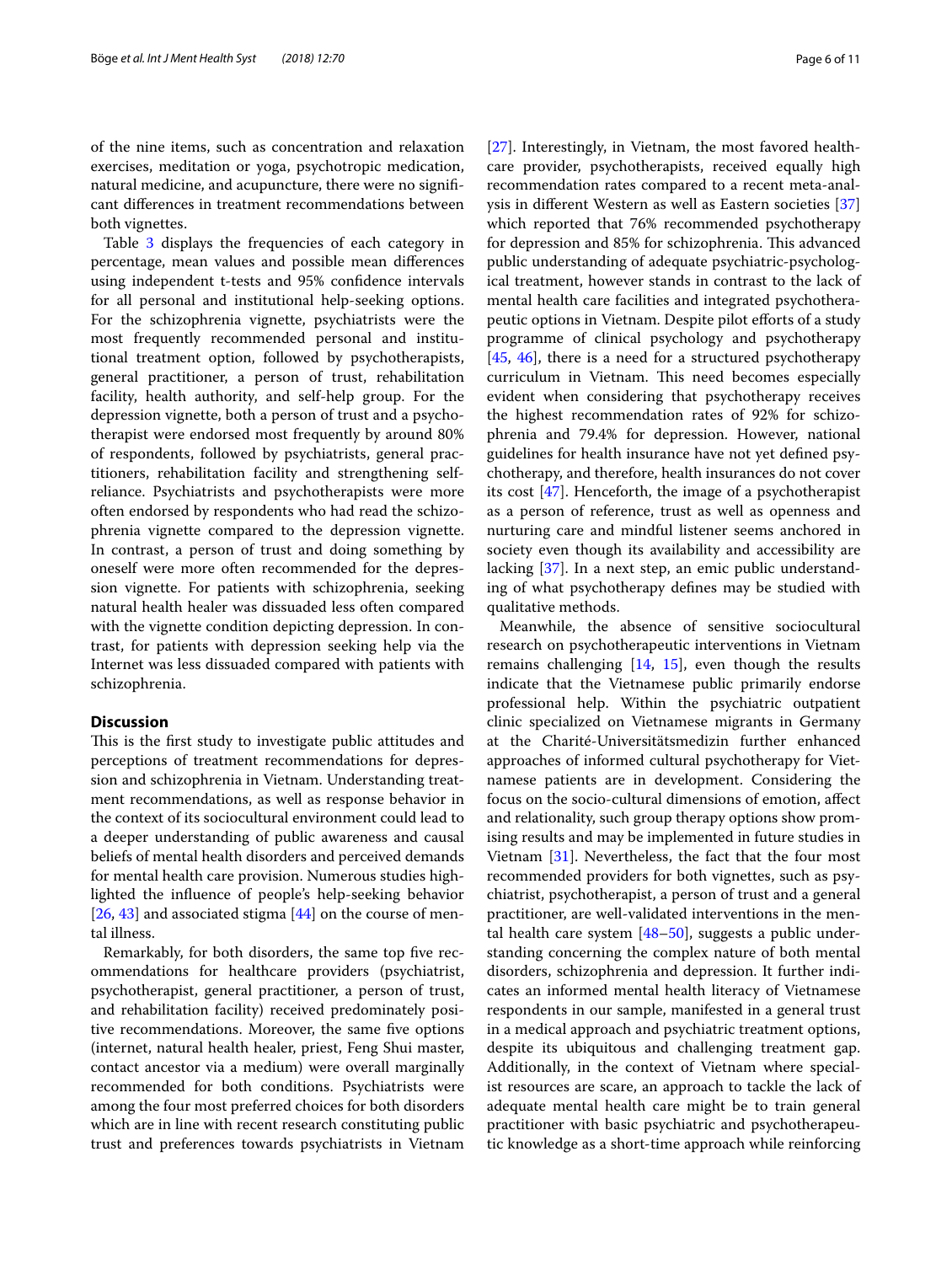| Vignette                                      | <b>Response category</b> | Schizophrenia     |                   | Depression        |               | Mean differences with Cl's   | T-test   |
|-----------------------------------------------|--------------------------|-------------------|-------------------|-------------------|---------------|------------------------------|----------|
| Personal or institutional<br>treatment option |                          | $\%$ <sup>a</sup> | Mean <sup>a</sup> | $\%$ <sub>b</sub> | <b>Mean</b> b |                              |          |
| Psychiatrist                                  | Recommend                | 81.9              |                   | 68.3              |               | $-0.336(-0.492; -0.179)$     | p < .001 |
|                                               | Undecided                | 11.6              | 1.80              | 18.2              | 2.13          |                              |          |
|                                               | Unfavorable              | 6.5               |                   | 13.3              |               |                              |          |
| Psychotherapist                               | Recommend                | 81.8              |                   | 79.4              |               | $-0.149(-0.280,-0.019)$      | p < .05  |
|                                               | Undecided                | 14.2              | 1.82              | 11.3              | 1.97          |                              |          |
|                                               | Unfavorable              | 4.0               |                   | 9.3               |               |                              |          |
| General practitioner                          | Recommend                | 74.6              |                   | 70.5              |               | $-0.069$ ( $-0.218$ ; 0.081) | n. s.    |
|                                               | Undecided                | 17.1              | 2.03              | 18.6              | 2.10          |                              |          |
|                                               | Unfavorable              | 8.3               |                   | 10.9              |               |                              |          |
| Person of trust                               | Recommend                | 71.8              |                   | 81.3              |               | 0.158(0.033; 0.283)          | p < .05  |
|                                               | Undecided                | 22.2              | 2.14              | 15.0              | 1.98          |                              |          |
|                                               | Unfavorable              | 6.0               |                   | 3.7               |               |                              |          |
| Rehabilitation facility                       | Recommend                | 60.2              |                   | 64.1              |               | $0.102$ (- 0.040; 0.244)     | n. s.    |
|                                               | Undecided                | 26.8              | 2.44              | 26.3              | 2.33          |                              |          |
|                                               | Unfavorable              | 13.0              |                   | 9.6               |               |                              |          |
| Health authority/department                   | Recommend                | 47.8              |                   | 47.5              |               | $-0.042$ ( $-0.214$ ; 0.130) | n. s.    |
|                                               | Undecided                | 27.5              | 2.67              | 28.6              | 2.71          |                              |          |
|                                               | Unfavorable              | 24.7              |                   | 23.9              |               |                              |          |
| Self-help group                               | Recommend                | 48.7              |                   | 56.9              |               | $0.139 (-0.035; 0.313)$      | n. s.    |
|                                               | Undecided                | 27.3              | 2.67              | 22.8              | 2.53          |                              |          |
|                                               | Unfavorable              | 24.0              |                   | 20.3              |               |                              |          |
| Self                                          | Recommend                | 47.3              |                   | 63.2              |               | 0.382(0.180; 0.583)          | p < .001 |
|                                               | Undecided                | 22.5              | 2.80              | 19.2              | 2.42          |                              |          |
|                                               | Unfavorable              | 30.2              |                   | 17.6              |               |                              |          |
| Internet                                      | Recommend                | 26.5              |                   | 31.4              |               | 0.206(0.027; 0.385)          | p < .05  |
|                                               | Undecided                | 32.4              | 3.30              | 35.9              | 3.10          |                              |          |
|                                               | Unfavorable              | 41.1              |                   | 32.7              |               |                              |          |
| Natural health healer                         | Recommend                | 10.6              |                   | 6.0               |               | $-0.301(-0.460,-0.142)$      | p < .001 |
|                                               | Undecided                | 15.0              | 4.17              | 9.4               | 4.47          |                              |          |
|                                               | Unfavorable              | 74.4              |                   | 84.6              |               |                              |          |
| Priest                                        | Recommend                | 7.9               |                   | 5.6               |               | $-0.145$ ( $-0.298$ ; 0.008) | n. s.    |
|                                               | Undecided                | 15.8              | 4.25              | 12.9              | 4.40          |                              |          |
|                                               | Unfavourable             | 76.3              |                   | 81.5              |               |                              |          |
| Feng Shui master                              | Recommend                | 6.3               |                   | 4.9               |               | $-0.095$ ( $-0.243; 0.053$ ) | n. s.    |
|                                               | Undecided                | 13.1              | 4.38              | 11.1              | 4.47          |                              |          |
|                                               | Unfavorable              | 80.6              |                   | 84.0              |               |                              |          |
| Contact ancestor via medium                   | Recommend                | 3.4               |                   | 3.4               |               | $-0.056$ ( $-0.184; 0.071$ ) | n. s.    |
|                                               | Undecided                | 11.3              | 4.54              | 9.2               | 4.60          |                              |          |
|                                               | Unfavorable              | 85.3              |                   | 87.4              |               |                              |          |

## <span id="page-6-0"></span>**Table 3 Frequencies of recommendations where to seek help with means, mean diference with 95% confdence intervals and level of signifcance for each vignette and personal or institutional help-seeking option**

Means defined by a 5-point Likert scale with anchor points from 1 = strongly recommend to 5 = never recommend

<sup>a</sup> Vignette schizophrenia

<sup>b</sup> Vignette depression

the personal resources of the mental health system in the long term.

Even though the public's recommendation hierarchies are overall similar for both conditions regarding treatment providers, medical professionals, such as psychiatrists, psychotherapists and general practitioners were more strongly endorsed for schizophrenia, while interpersonal-based treatments by a psychotherapist or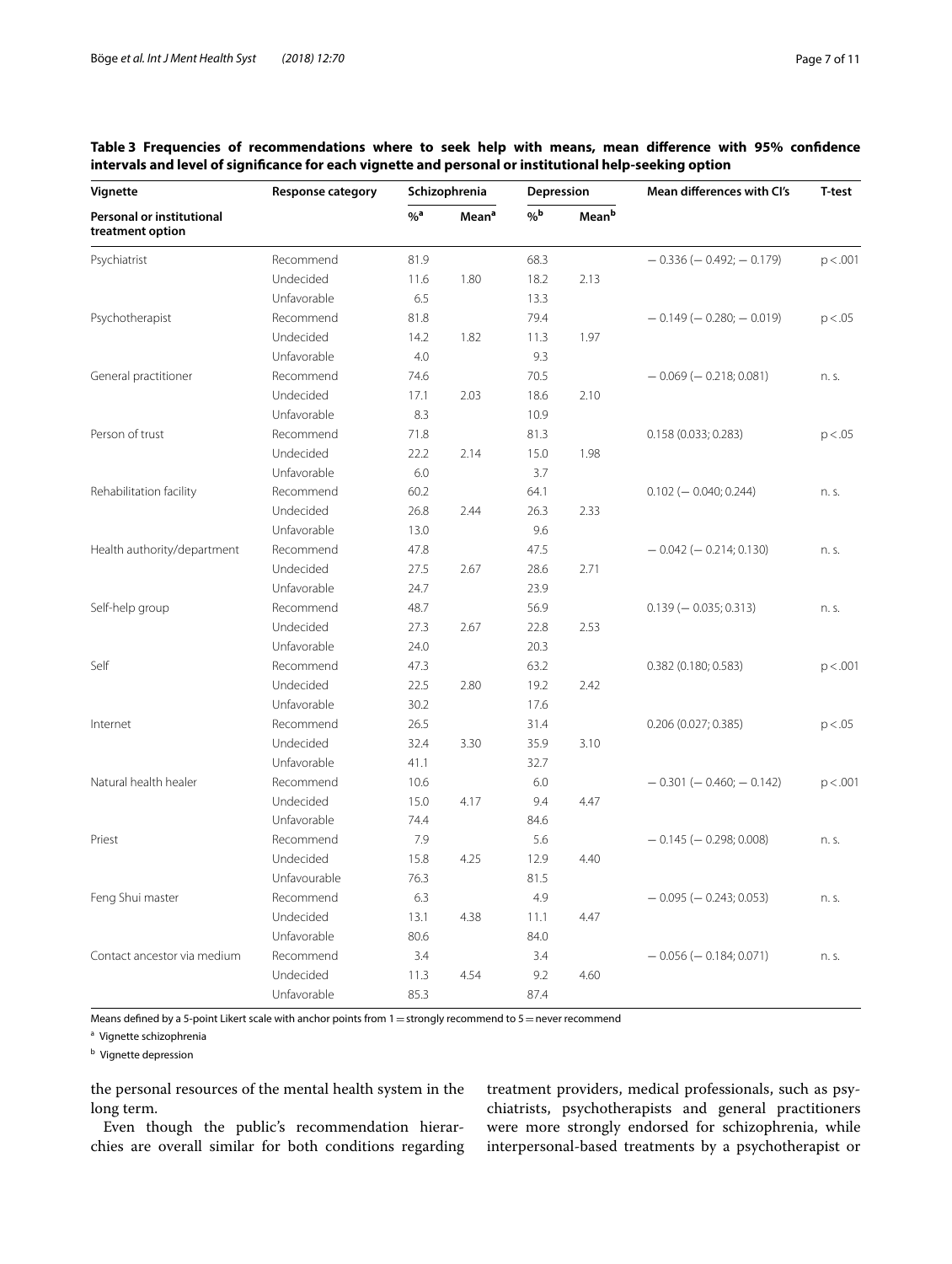a person of trust received the highest endorsement for depression. This difference in preferences for treatment options and professional health care providers for both conditions illustrates a public perception that schizophrenia is seen predominantly as a medical and thus biological disorder. In various studies, schizophrenia was perceived as the more severe mental disorder [[51–](#page-10-13)[53](#page-10-14)] followed by alcohol abuse, anxiety disorders and lastly depression, a perceived hierarchy that persists also in the Vietnamese context [[22](#page-9-22)]. Contrasting to schizophrenia, causes of depression, especially in the Asian cultural sphere, were perceived as being rooted in psychosocial or interpersonal related stressors rather than in biochemical dysbalances, [[22](#page-9-22), [54](#page-10-15)[–56](#page-10-16)], thus interpersonal treatment providers were more often favoured. These differences between causal beliefs about schizophrenia and depression could also account for the substantial diference in recommendation between schizophrenia and depression for psychiatrists in Vietnam. Moreover, psychiatrists who are licensed to prescribe psychotropic medication might receive attribution of higher competence in dealing with schizophrenia, perceived as a biological illness, rather than a psychological misbalance of mood as in depression [\[57](#page-10-17)].

At the same time, self-help strategies and person of trust were recommended more frequently for the depression than for the schizophrenia vignette. Chen and colleagues [[54](#page-10-15)] reported that 75% of Asian American participants with depression endorsed self-management as favorable over pharmacological interventions. The authors also embedded the fndings in the understanding of the etiology of depression as being of psychosocial rather than biochemical origin [[54\]](#page-10-15). Furthermore, it was found that relationship-based stressors, such as romantic love or partnership conficts, were endorsed more frequently as causes of depression in Asian Americans [\[54](#page-10-15), [58,](#page-10-18) [59](#page-10-19)], which in the public perception may demand personal advice from a person of trust. A more frequent recommendation of self-help might additionally refect the perceived value of self-efficacy in the case of depression in contrast to schizophrenia. Endorsing self-efficacy our results showed signifcantly more respondents, who recommended help-seeking in internet in case of depression in comparison to the schizophrenia vignette condition.

Traditional Vietnamese Medicine (TVM) is deeply rooted in the Vietnamese health system and has nowadays become a part of the formal health care system [\[60](#page-10-20)]. In Vietnam, approximately 30% of all patients receive treatment with traditional medicines [[60\]](#page-10-20). Especially in the health prevention and treatment of chronical disease conditions, such as stomach and intestinal disease, Gout or musculoskeletal conditions such as a chronic backache or arthritis TVM plays an important role [[61\]](#page-10-21). However, the same study assessed that only 2.1% of participants used complementary and alternative medicine for the treatment of mental disorders [\[61](#page-10-21)]. However, Vietnamese patients with a major depression frequently reported pain or dizziness and patients with "Phong thấp" or "neurasthenia" in the Vietnamese context frequently displayed depressive symptoms [\[62](#page-10-22)]. It could be hypothesized, that a part of the patients with chronical illness conditions also has a mental disorder and still used TVM. Interestingly, in our sample, except meditation or Yoga, traditional medicine treatment options such as natural medicine, acupuncture and natural healers were mostly considered unfavourable. A possible explanation is that we used a vignette for depression that did not feature any somatic symptoms. Therefore, the respondents did not associate the case and the use of TVM. The fact that natural healers and treatment measures such as Feng Shui and praying received more endorsement for schizophrenia might be attributed to a state of helplessness in the face of the perceived severity of the disease. Others might turn to supernatural powers or have hope in miracle healings contributing to patient improvement [[63\]](#page-10-23) and ultimately inducing a feeling of being in control [\[64\]](#page-10-24). Furthermore, schizophrenia symptoms such as thought control, hallucinations, and delusions of reference are more often related to spiritual terms such as possessions and bewitchment [\[65\]](#page-10-25) rather than interpersonal symptom expressions as in the depression vignette. Thus, in line with symptom perception and causal explanations, spiritual associated treatment facilitators might be more recommended in cases of schizophrenia. In contrast, the efectiveness of traditional therapy options in depression and stress-associated disorders is often higher in comparison to patients afected by psychosis [\[66](#page-10-26)]. Moreover, traditional healers who suggest a medicationfree approach may infuence the course of psychosis by increasing the risk of relapses [\[67](#page-10-27)]. However, traditional healthcare providers could also facilitate mental health care utilization in some cultures, if they act as an additional treatment option within the mental health system [[68\]](#page-10-28). Another perspective might be that the utilization of traditional approaches represents a shortage or high barrier of adequate treatment option rather than distrust into medical psychiatry itself [[61,](#page-10-21) [68](#page-10-28)].

Even though recommendations and dissuasion rates are similarly distributed across both conditions regarding treatment measures, signifcant diferences on individual levels of treatment options are observable. On the one hand, endorsements for ECT display higher levels of dissuasion for both disorders, which may be related to public perceptions of ECT as a drastic measure, due to ECTs historic role in psychiatry and enduring misrepresentation in popular media [\[69](#page-10-29), [70](#page-10-30)]. On the other hand, even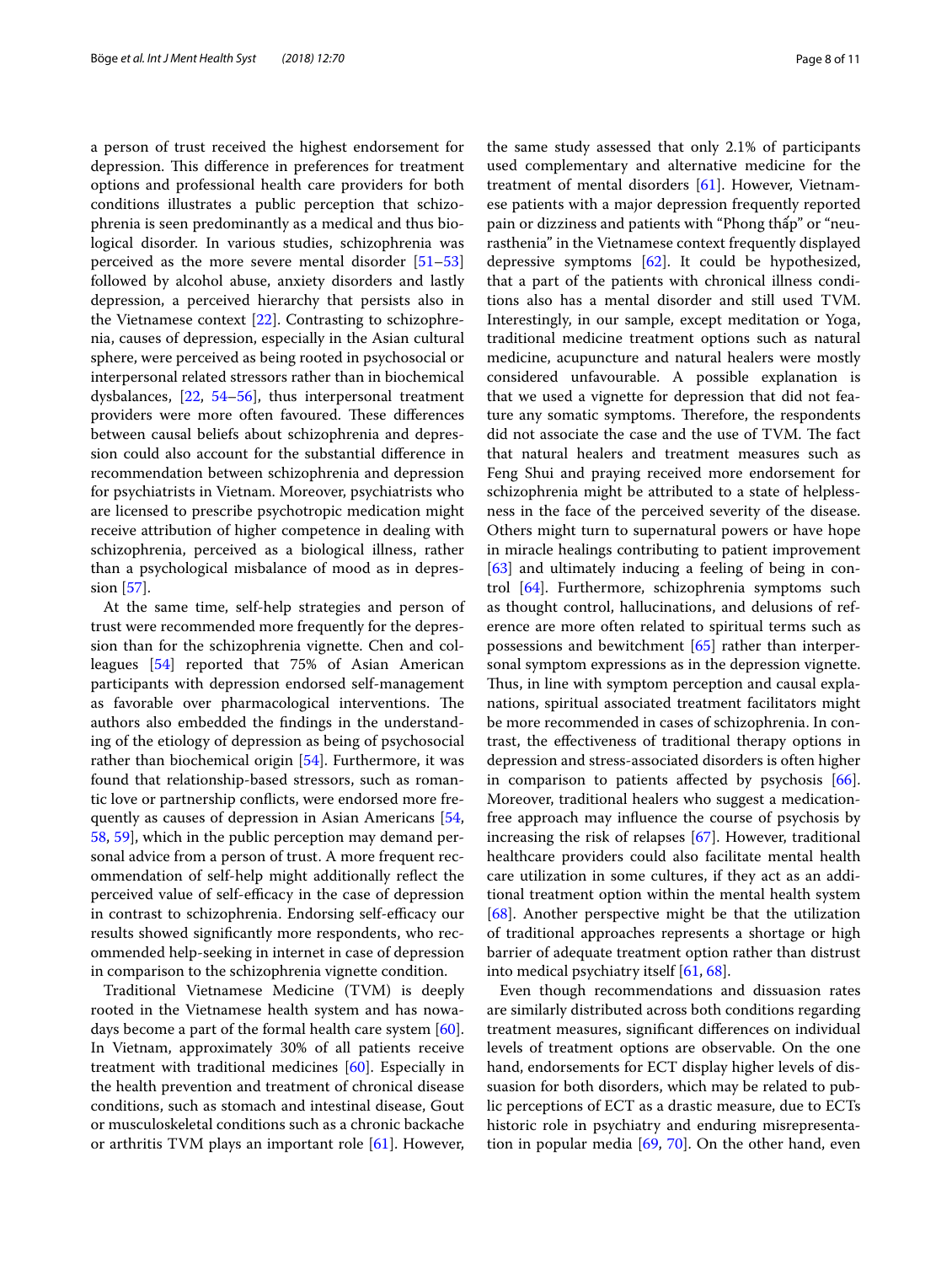though ECT is one of the fve least recommend interventions, there is a signifcant diference between both vignettes. Over 27% of respondents endorsed ECT for schizophrenia while only around 19% by depression. One reason might be the discussed perception of schizophrenia as a more severe mental illness based on biological defects rather than a psychological imbalance of mood [[22,](#page-9-22) [36](#page-9-34), [71](#page-10-31), [72\]](#page-10-32).

Vietnamese respondents for both vignettes endorsed overall high levels of recommendations for low-threshold interventions, such as relaxation or concentration training, as well as meditation or yoga, which may be perceived as less harmful and non-intrusive. Yoga and meditation are the two measures which are nearly equally frequently recommended for schizophrenia and depression. These results for both conditions stand partially in contrast to fndings from Western countries were lowthreshold interventions such as meditation, yoga, and acupuncture were declined while relaxation was recommended  $[73]$  $[73]$ . This discussion is weighed in the light of Vietnam's cultural context, which is infuenced by Buddhist traditions and folk religions [[74\]](#page-10-34). Concentration and relaxation exercises such as mindfulness, meditation, and yoga are deeply rooted in Buddhist shaped societies and have a long enduring tradition in facilitating mental well-being [[75,](#page-10-35) [76\]](#page-10-36).

The current study must be interpreted in the light of several limitations which should be addressed in future research. First, the study was conducted in the rural and urban areas of Hanoi, the capital city of Vietnam leading to results, which cannot be generalized for the whole country, acknowledging its social and cultural diversity. Second, overall higher educational levels of participants from Hanoi compared to of the population in Vietnam (77.8% with upper secondary school vs. 66.7%) could explain a potentially higher mental health literacy. Third, the collected data was assessed cross-sectionally, limiting any causal explanatory power of the study. Finally, a list of a priori determined answer possibilities might account for bias, as this approach may render further answer options unfeasible. However, sociocultural sensitive treatment facilitators such as acupuncture, seeking Feng Shui master or contact ancestor via medium were considered. Nevertheless, qualitative approaches might give insight into new explanatory patterns, respondents understanding of terms and answer possibilities.

## **Conclusion**

When summarizing the fndings on the publics' perception of interventions in the treatment of two major mental illnesses, it appears that the Vietnamese public recognizes mostly evidence-based treatment

recommendations from a variety of given options and can ascribe them according to a perceived illness severity and treatment need. However, the current inadequate mental health care infrastructure and the lack of psychiatric and psychotherapeutic personnel constitutes a barrier to care provision, even though the public recognizes its importance and feasibility. Thus, any further development of the Vietnamese mental health care system, especially with a focus on building human resources is essential. Moreover, the high recommendation of psychotherapy and consulting psychotherapists indicates the high need for legal regulation of psychotherapy, as well as professional training for therapists and medical doctors and further in-depth research concerning these issues in the sociocultural context of Vietnam.

#### **Authors' contributions**

The secondary data compilation, data analysis and collection, and interpretation were done by KB and TMTT. The EH, TDC and TMTT contribute to study design and collecting of sample. The EH, TDC, LMF and LKM revised the manuscript thoroughly with their individual expertise. In the analysis of data, all authors played a signifcant part as well as in designing and preparing the manuscript. Proofreading and the fnal approval process was also shared accordingly among all authors and all authors have agreed to its submission for publication. All authors read and approved the fnal manuscript.

#### **Author details**

<sup>1</sup> Department of Psychiatry and Psychotherapy, Charité University Medicine Berlin, Campus Benjamin Franklin, Hindenburgdamm 30, 12203 Berlin, Germany. <sup>2</sup> Department of Psychiatry and Psychological Medicine, Hospital 103, Military Medical University, Hanoi, Vietnam. <sup>3</sup> Center for Public Mental Health, Untere Zeile 13, 3482 Gösing am Wagram, Austria. 4 Department of Psychiatry, Ernst Moritz Arndt University, Greifswald, Germany. 5 Department of Psychiatry, Hanoi Medical University, Hanoi, Vietnam. <sup>6</sup> Berlin Institute of Health, Berlin, Germany.

#### **Acknowledgements**

This publication is part of the dissertation thesis of Kerem Böge. Dr. Ta, Thi Minh Tam is a member of the clinical scientist program at Berlin Institute of Health. Further, we would like to thank the management and staff of the psychiatric department of the Hospital 103, Military Academy of Medicine for their support.

#### **Competing interests**

The authors declare that they have no competing interests.

#### **Availability of data and materials**

All data-sets analyzed in this study are available from the corresponding author upon request.

#### **Consent for publication**

Respondents gave written consent for anonymous publication of the research results.

#### **Ethics approval and consent to participate**

The study was approved by the ethics committee of the Department of Psychiatry and Psychological Medicine, Hospital 103, Military Academy of Medicine, Hanoi, Vietnam. All participants of the study were introduced to the objectives of the study and possible implications. Verbal and written consent was obtained from participants before they participated in the study. Full confdentiality and anonymity were guaranteed before administering the questionnaires. The data collected had no information that could directly be traced to or associated with any individual respondent by removing identifers such as names and contact details of respondents. Participation was purely voluntary, and any participant could withdraw consent at any time.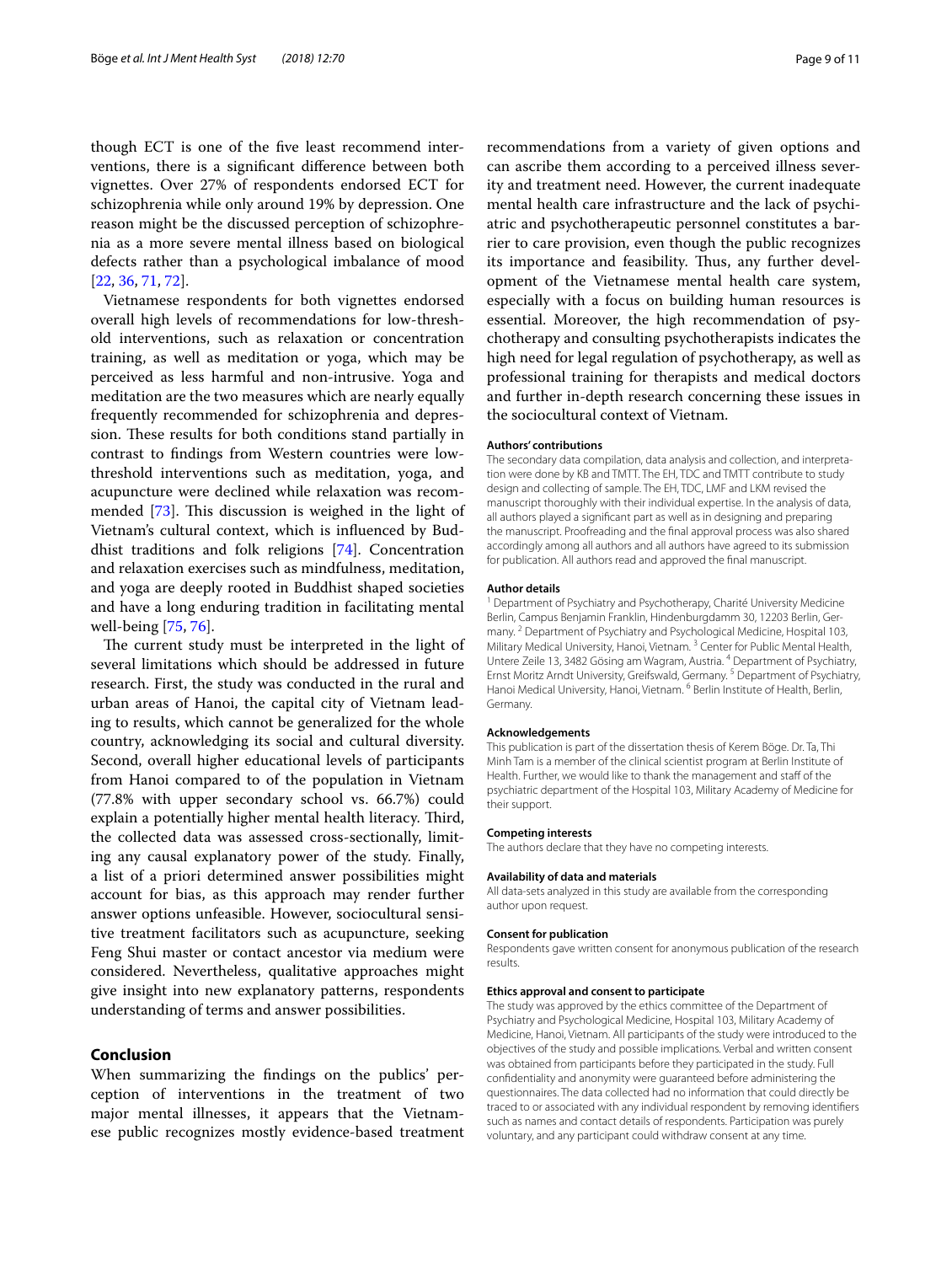#### **Funding**

This study was in part conducted within the subproject A02 of the CRC 1171 "Afective Societies—Dynamics of Social Co-existence in Mobile Worlds" and is granted by the German Research Foundation (DFG—Deutsche Forschungsgemeinschaft).

#### **Publisher's Note**

Springer Nature remains neutral with regard to jurisdictional claims in published maps and institutional afliations.

Received: 16 July 2018 Accepted: 2 November 2018

#### **References**

- <span id="page-9-0"></span>1. Ferrari AJ, Charlson FJ, Norman RE, Patten SB, Freedman G, Murray CJ, Vos T, Whiteford HA. Burden of depressive disorders by country, sex, age, and year: fndings from the global burden of disease study 2010. PLoS Med. 2013.<https://doi.org/10.1371/journal.pmed.1001547>.
- <span id="page-9-1"></span>2. WHO. Depression and other common mental disorders: global health estimates. 2017. [http://apps.who.int/iris/bitstream/10665/254610/1/](http://apps.who.int/iris/bitstream/10665/254610/1/WHO-MSD-MER-2017.2-eng.pdf) [WHO-MSD-MER-2017.2-eng.pdf.](http://apps.who.int/iris/bitstream/10665/254610/1/WHO-MSD-MER-2017.2-eng.pdf) Accessed 14 Mar 2018.
- <span id="page-9-2"></span>3. Patel V. Talking sensibly about depression. PLoS Med. 2017;14(4):e1002257.
- <span id="page-9-3"></span>4. WHO. Mental health atlas 2011. 2011. [http://apps.who.int/iris/bitst](http://apps.who.int/iris/bitstream/10665/44697/1/9799241564359_eng.pdf) [ream/10665/44697/1/9799241564359\\_eng.pdf](http://apps.who.int/iris/bitstream/10665/44697/1/9799241564359_eng.pdf). Accessed 14 Mar 2018.
- <span id="page-9-4"></span>5. Mascayano F, Armijo JE, Yang LH. Addressing stigma relating to mental illness in low- and middle-income countries. Front Psychiatry. 2011. [https](https://doi.org/10.3389/fpsyt.2015.00038) [://doi.org/10.3389/fpsyt.2015.00038](https://doi.org/10.3389/fpsyt.2015.00038).
- <span id="page-9-5"></span>6. The World Bank. Skilling up Vietnam: preparing the workforce for a modern market economy. 2013.
- <span id="page-9-6"></span>7. Niemi M, Malqvist M, Giang KB, Allebeck P, Falkenberg T. A narrative review of factors infuencing detection and treatment of depression in Vietnam. Int J Ment Health Syst. 2013;7(15):1–10. [https://doi.](https://doi.org/10.1186/1752-4458-7-15) [org/10.1186/1752-4458-7-15](https://doi.org/10.1186/1752-4458-7-15).
- <span id="page-9-7"></span>8. Nguyen DT, Dedding C, Pham TT, Wright P, Bunders J. Depression, anxiety, and suicidal ideation among Vietnamese secondary school students and proposed solutions: a cross-sectional study. BMC Public Health. 2013;13:1195. [https://doi.org/10.1186/1471-2458-13-1195.](https://doi.org/10.1186/1471-2458-13-1195)
- <span id="page-9-8"></span>Maramis A, Van Tuan N, Minas H. Mental health in southeast Asia. Lancet. 2011;377(9767):700–2. [https://doi.org/10.1016/S0140-6736\(10\)62181-2](https://doi.org/10.1016/S0140-6736(10)62181-2).
- <span id="page-9-9"></span>10. WHO. Mental health Atlas country profle 2014: Vietnam. 2014. [http://](http://www.who.int/mental_health/evidence/atlas/profiles-2014/vnm.pdf) [www.who.int/mental\\_health/evidence/atlas/profles-2014/vnm.pdf](http://www.who.int/mental_health/evidence/atlas/profiles-2014/vnm.pdf).
- <span id="page-9-10"></span>11. Vuong DA, Van Ginneken E, Morris J, Ha ST, Busse R. Mental health in Vietnam: burden of disease and availability of services. Asian J Psychiatry. 2011;4(1):65–70. <https://doi.org/10.1016/j.ajp.2011.01.005>.
- <span id="page-9-11"></span>12. WHO and the Ministry of Health Vietnam. Mental health system in Vietnam. 2006. [http://www.who.int/mental\\_health/evidence/who\\_aims\\_](http://www.who.int/mental_health/evidence/who_aims_report_viet_nam.pdf) [report\\_viet\\_nam.pdf.](http://www.who.int/mental_health/evidence/who_aims_report_viet_nam.pdf) Accessed 16 Mar 2018.
- <span id="page-9-12"></span>13. Nguyen TV, Dalman C, Le TC, Nguyen TV, Tran NV, Allebeck P. Suicide attempt in a rural area of Vietnam: incidence, methods used and access to mental health care. Int J Ment Health Syst. 2010;4(3):2–6. [https://doi.](https://doi.org/10.1186/1752-4458-4-3) [org/10.1186/1752-4458-4-3.](https://doi.org/10.1186/1752-4458-4-3)
- <span id="page-9-13"></span>14. Augsberger A, Yeung A, Dougher M, Hahm HC. Factors infuencing the underutilization of mental health services among Asian American women with a history of depression and suicide. BMC Health Serv Res. 2015;15:542.<https://doi.org/10.1186/s12913-015-1191-7>.
- <span id="page-9-14"></span>15. Weiss B, Dang HM, Ngo V, Pollack A, Sang D, Lam TT, Nguyen ML, Le HN, Tran N, Tran C, Do KN. Development of clinical psychology and mental health resources in Vietnam. Psychol Stud. 2011;56(2):185–91. [https://doi.](https://doi.org/10.1007/s12646-011-0078-x.Development) [org/10.1007/s12646-011-0078-x.Development.](https://doi.org/10.1007/s12646-011-0078-x.Development)
- <span id="page-9-15"></span>16. Haroz EE, Ritchey M, Bass JK, Kohrt BA, Augustinavicius J, Michalopoulos L, Burkey MD, Bolton P. How is depression experienced around the world? A systematic review of qualitative literature. Soc Sci Med. 2017;183:151– 62. [https://doi.org/10.1016/J.SOCSCIMED.2016.12.030.](https://doi.org/10.1016/J.SOCSCIMED.2016.12.030)
- <span id="page-9-16"></span>17. Kirmayer LJ, Gomez-Carrillo A, Veissière S. Culture and depression in global mental health: an ecosocial approach to the phenomenology of psychiatric disorders. Soc Sci Med. 2017;183:163–8. [https://doi.](https://doi.org/10.1016/J.SOCSCIMED.2017.04.034) [org/10.1016/J.SOCSCIMED.2017.04.034](https://doi.org/10.1016/J.SOCSCIMED.2017.04.034).
- <span id="page-9-17"></span>18. Angermeyer MC, Matschinger H, Riedel-Heller S. Whom to ask for help in case of a mental disorder? Preferences of the lay public. Soc Psychiatry Psychiatr Epidemiol. 1999;34(4):202–10.
- <span id="page-9-18"></span>19. Jorm AF, Korten AE, Jacomb PA, Christensen H, Rodgers B, Pollitt P. Mental health literacy: a survey of the public's ability to recognise mental disorders and their beliefs about the efectiveness of treatment. Med J Aust. 1997;166(4):182–6.
- <span id="page-9-19"></span>20. Ngo VK, Weiss B, Lam T, Dang T, Nguyen T, Nguyen MH. The Vietnam multicomponent collaborative care for depression program: development of depression care for low- and middle-income nations. J Cogn Psychother. 2014;28(3):156–67.
- <span id="page-9-20"></span>21. Duc NT. Kulturelle Besonderheiten der Vietnamesen in Deutschland. 2002.
- <span id="page-9-22"></span>22. Van der Ham L, Wright P, Van TV, Doan VDK, Broerse JEW. Perceptions of mental health and help-seeking behavior in an urban community in Vietnam: an explorative study. Commun Ment Health J. 2011;47:574–82. <https://doi.org/10.1007/s10597-011-9393-x>.
- <span id="page-9-21"></span>23. Wagner R, Manicavasagar V, Silove D, Marnane C, Tran VT. Characteristics of Vietnamese patients attending an anxiety clinic in Australia and perceptions of the wider Vietnamese community about anxiety. Transcult Psychiatry. 2006;43(2):259–74. [https://doi.org/10.1177/1363461506064863.](https://doi.org/10.1177/1363461506064863)
- <span id="page-9-23"></span>24. Angermeyer MC, Holzinger A, Matschinger H. Mental health literacy and attitude towards people with mental illness: a trend analysis based on population surveys in the eastern part of Germany. Eur Psychiatry. 2009;24(4):225–32. <https://doi.org/10.1016/j.eurpsy.2008.06.010>.
- 25. Corrigan P. How stigma interferes with mental health care. Am Psychol. 2004;59(7):614–25. [https://doi.org/10.1037/0003-066X.59.7.614.](https://doi.org/10.1037/0003-066X.59.7.614)
- <span id="page-9-24"></span>26. Holzinger A, Matschinger H, Angermeyer MC. What to do about depression?. Epidemiol Psychiatr Sci: Help-seeking and treatment recommendations of the public; 2011. <https://doi.org/10.1017/S2045796011000266>.
- <span id="page-9-25"></span>27. Ta TM, Böge K, Cao TD, Schomerus G, Nguyen TD, Dettling M, Mungee A, Martensen LK, Diefenbacher A, Angermeyer MC, Hahn E. Public attitudes towards psychiatrists in the metropolitan area of Hanoi, Vietnam. Asian J Psychiatry. 2018;32:44–9. <https://doi.org/10.1016/j.ajp.2017.11.031>.
- <span id="page-9-26"></span>28. Huwelmeier G. Bazaar pagodas–transnational religion, postsocialist marketplaces and Vietnamese migrant women in Berlin. Religion Gender. 2013;3(1):76–89. [https://www.religionandgender.org/index.php/rg/artic](https://www.religionandgender.org/index.php/rg/article/view/URN%253ANBN%253ANL%253AUI%253A10-1-101621) [le/view/URN%3ANBN%3ANL%3AUI%3A10-1-101621.](https://www.religionandgender.org/index.php/rg/article/view/URN%253ANBN%253ANL%253AUI%253A10-1-101621)
- <span id="page-9-27"></span>29. Komiti A, Judd F, Jackson H. The infuence of stigma and attitudes on seeking help from a GP for mental health problems: a rural context. Soc Psychiatry Psychiatr Epidemiol. 2006;41:738–45. [https://doi.org/10.1007/](https://doi.org/10.1007/s00127-006-0089-4) [s00127-006-0089-4.](https://doi.org/10.1007/s00127-006-0089-4)
- <span id="page-9-28"></span>30. Ta TM, Zieger A, Schomerus G, Cao TD, Dettling M, Do XT, Mungee A, Diefenbacher A, Angermeyer MC, Hahn E. Infuence of urbanity on perception of mental illness stigma: a population based study in urban and rural Hanoi, Vietnam. Int J Soc Psychiatry. 2016;62(8):685–95. [https://doi.](https://doi.org/10.1177/0020764016670430) [org/10.1177/0020764016670430](https://doi.org/10.1177/0020764016670430).
- <span id="page-9-29"></span>31. Ta TMT, Nguyen TMH, Hahn E, Spennemann N. In: Kocatürk-Schuster B, Kolb A, Thanh L, Schultze G, Wölck S, editors. Psychische Beanspruchung durch Migration am Bespiel Vietnamesischer Migrant\_innen. Berlin: DOMiD/Friedrich Ebert Stiftung; 2017. p. 240–55.
- <span id="page-9-30"></span>32. Li J, Guo YB, Huang YG, Liu JW, Chen W, Zhang XY, Evans-Lacko S, Thornicroft G. Stigma and discrimination experienced by people with schizophrenia living in the community in Guangzhou, China. Psychiatry Res. 2017;255:225–31. [https://doi.org/10.1016/j.psychres.2017.05.040.](https://doi.org/10.1016/j.psychres.2017.05.040)
- <span id="page-9-31"></span>33. Brohan E, Elgie R, Sartorius N, Thornicroft G. Self-stigma, empowerment and perceived discrimination among people with schizophrenia in 14 European countries: the GAMIAN-Europe study. Schizophr Res. 2010;122(1–3):232–8.<https://doi.org/10.1016/j.schres.2010.02.1065>.
- <span id="page-9-32"></span>34. Speerforck S, Schomerus G, Matschinger H, Angermeyer MC. Treatment recommendations for schizophrenia, major depression and alcohol dependence and stigmatizing attitudes of the public: results from a German population survey. Eur Arch Psychiatry Clin Neurosci. 2017;267:341– 50. [https://doi.org/10.1007/s00406-016-0755-9.](https://doi.org/10.1007/s00406-016-0755-9)
- <span id="page-9-33"></span>35. Van der Auwera S, Schomerus G, Baumeister SE, Matschinger H, Angermeyer M. Approval of psychotherapy and medication for the treatment of mental disorders over the lifespan. An age period cohort analysis. Epidemiol Psychiatr Sci. 2017;26:61–9. [https://doi.org/10.1017/S2045](https://doi.org/10.1017/S2045796015001134) [796015001134.](https://doi.org/10.1017/S2045796015001134)
- <span id="page-9-34"></span>36. Schomerus G, Matschinger H, Angermeyer MC. Continuum beliefs and stigmatizing attitudes towards persons with schizophrenia, depression